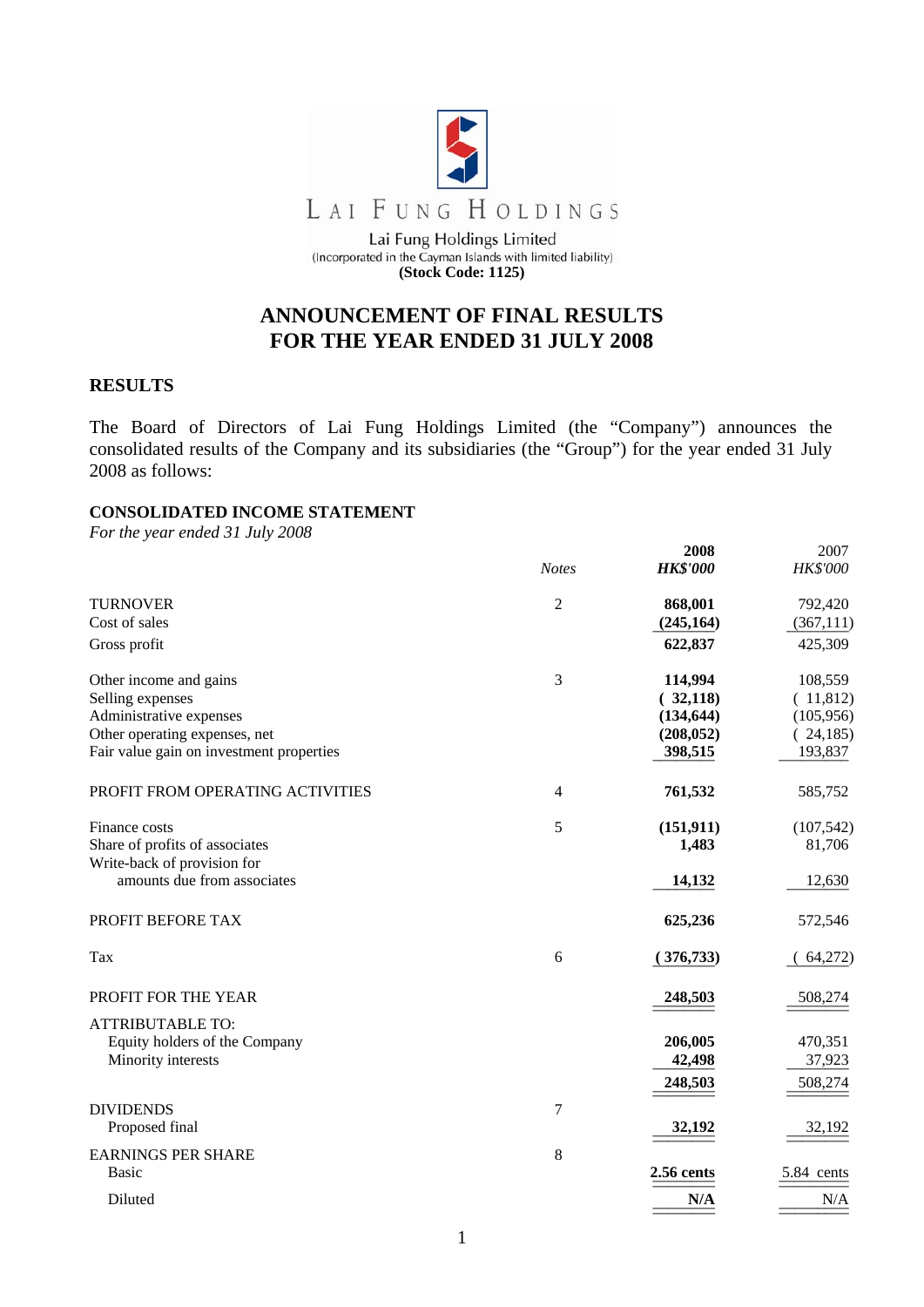# **CONSOLIDATED BALANCE SHEET**

*As at 31 July 2008* 

|                                                        |              | 2008            | 2007      |
|--------------------------------------------------------|--------------|-----------------|-----------|
|                                                        | <b>Notes</b> | <b>HK\$'000</b> | HK\$'000  |
| NON-CURRENT ASSETS                                     |              |                 |           |
| Property, plant and equipment                          |              | 675,325         | 669,668   |
| Properties under development                           |              | 3,265,072       | 2,107,681 |
| Investment properties                                  |              | 5,136,200       | 3,673,600 |
| Prepaid land lease payments                            |              | 5,928           | 5,531     |
| Goodwill                                               |              | 4,561           | 4,561     |
| Interests in associates                                |              | 328,149         | 1,057,982 |
| Long term deposits                                     | 9            |                 | 25,904    |
| Pledged time deposits                                  |              |                 | 118,914   |
| Total non-current assets                               |              | 9,415,235       | 7,663,841 |
| <b>CURRENT ASSETS</b>                                  |              |                 |           |
| Properties under development                           |              | 163,265         | 390,209   |
| Completed properties for sale                          |              | 507,385         | 10,591    |
| Debtors, deposits and prepayments                      | 9            | 221,756         | 106,415   |
| Pledged and restricted time deposits and bank balances |              | 381,075         | 321,160   |
| Cash and cash equivalents                              |              | 1,670,969       | 1,931,371 |
| Total current assets                                   |              | 2,944,450       | 2,759,746 |
| <b>CURRENT LIABILITIES</b>                             |              |                 |           |
| Creditors and accruals                                 | 10           | 540,122         | 455,480   |
| Deposits received and deferred income                  |              | 45,779          | 17,729    |
| Rental deposits received                               |              | 30,500          | 20,700    |
| Interest-bearing bank loans, secured                   |              | 509,417         | 894,265   |
| Tax payable                                            |              | 454,275         | 231,425   |
| <b>Total current liabilities</b>                       |              | 1,580,093       | 1,619,599 |
| NET CURRENT ASSETS                                     |              | 1,364,357       | 1,140,147 |
| TOTAL ASSETS LESS CURRENT LIABILITIES                  |              | 10,779,592      | 8,803,988 |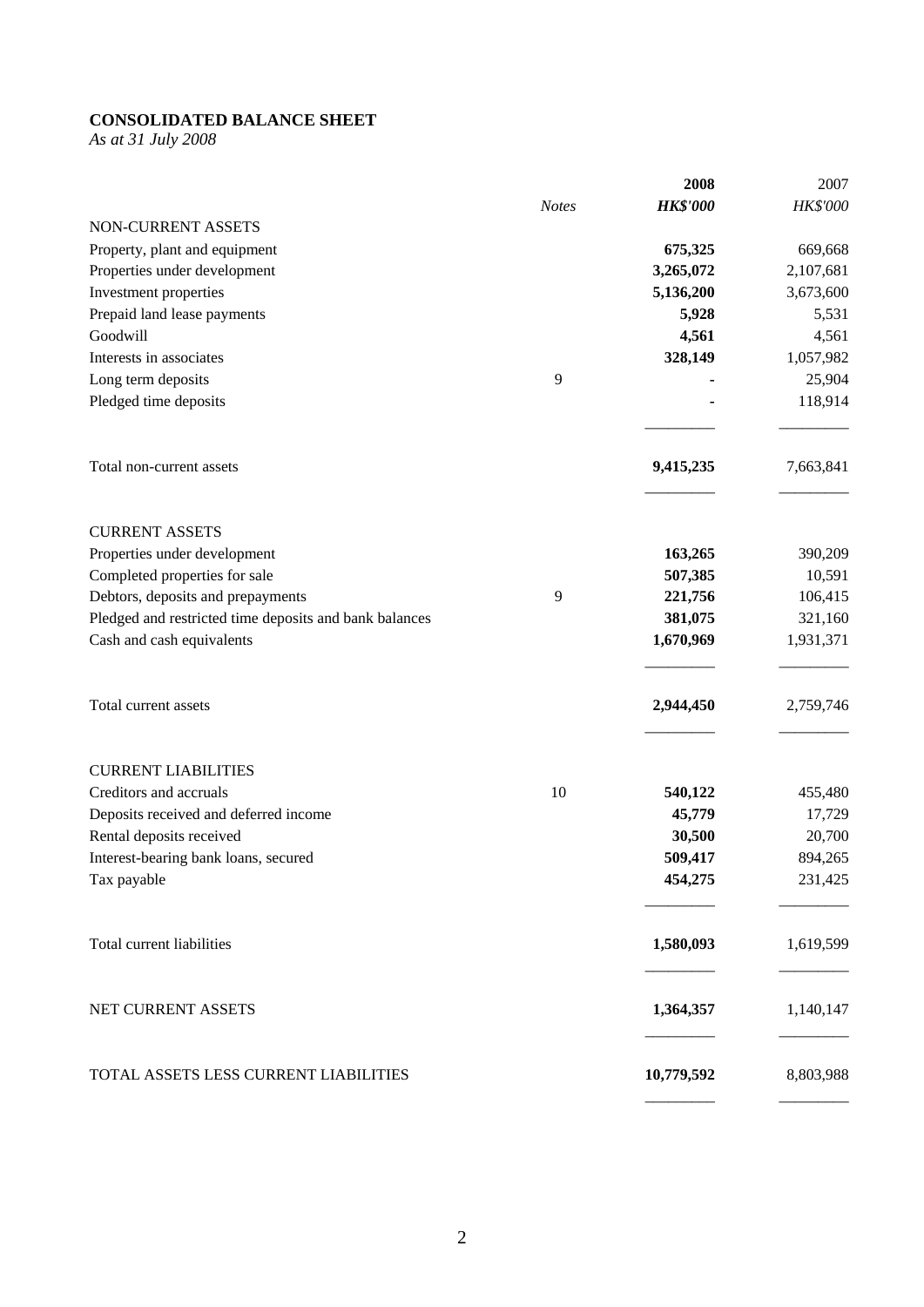#### **CONSOLIDATED BALANCE SHEET (continued)**

*As at 31 July 2008* 

|                                                       | 2008             | 2007         |
|-------------------------------------------------------|------------------|--------------|
|                                                       | <b>HK\$'000</b>  | HK\$'000     |
| NON-CURRENT LIABILITIES                               |                  |              |
| Long term rental deposits received                    | 22,059           | 17,101       |
| Interest-bearing bank loans, secured                  | 624,430          | 123,343      |
| Promissory note                                       | 167,000          | 167,000      |
| Advances from a substantial shareholder               | 53,284           | 48,273       |
| Fixed rate senior notes                               | 1,518,319        | 1,513,431    |
| Derivative financial instruments                      | 185,462          | 72,859       |
| Deferred tax liabilities                              | 892,360          | 593,692      |
| Total non-current liabilities                         | 3,462,914        | 2,535,699    |
|                                                       | <u>7,316,678</u> | 6,268,289    |
| <b>EQUITY</b>                                         |                  |              |
| Equity attributable to equity holders of the Company: |                  |              |
| Issued capital                                        | 804,796          | 804,796      |
| Share premium account                                 | 3,876,668        | 3,876,668    |
| Asset revaluation reserve                             | 68,959           |              |
| Share option reserve                                  | 3,549            | 1,842        |
| Hedge reserve                                         | 5,719            | 41,780)<br>€ |
| Exchange fluctuation reserve                          | 1,091,720        | 431,398      |
| Capital reserve                                       | 457)<br>€        | 457)<br>€    |
| Retained earnings                                     | 1,026,076        | 851,324      |
| Proposed final dividend                               | 32,192           | 32,192       |
|                                                       | 6,909,222        | 5,955,983    |
| Minority interests                                    | 407,456          | 312,306      |
|                                                       | 7,316,678        | 6,268,289    |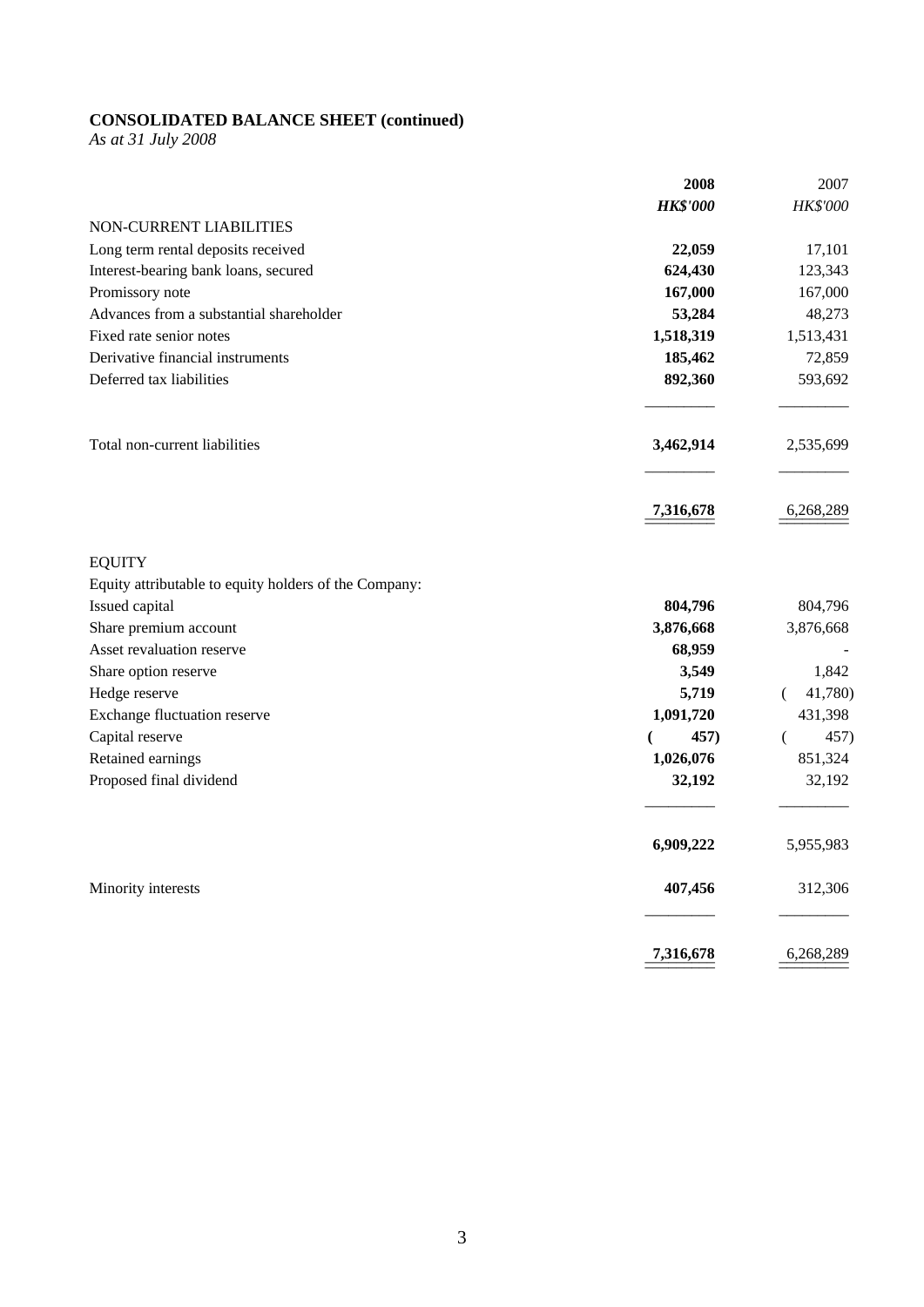#### **Notes to Consolidated Financial Statements:**

*As at 31 July 2008* 

#### **1. Basis of Preparation**

These financial statements have been prepared in accordance with Hong Kong Financial Reporting Standards (which include all Hong Kong Financial Reporting Standards, Hong Kong Accounting Standards and Interpretations) issued by the Hong Kong Institute of Certified Public Accountants, accounting principles generally accepted in Hong Kong and the disclosure requirements of the Hong Kong Companies Ordinance. They have been prepared under the historical cost convention, except for investment properties and derivative financial instruments, which have been measured at fair value. These financial statements are presented in Hong Kong dollars and all values are rounded to the nearest thousand except when otherwise indicated.

#### **2. Turnover and Segment Information**

Segment information is presented by way of the Group's primary segment reporting format, by business segment.

The Group's operating businesses are structured and managed separately according to the nature of their operations and the products and services they provide. Each of the Group's business segments represents a strategic business unit that offers products and services which are subject to risks and returns that are different from those of the other business segments. Summary details of the business segments are as follows:

- (a) the property development segment engages in the development of properties in Mainland China; and
- (b) the property investment segment invests in serviced apartments, as well as commercial and office buildings in Mainland China for their rental income potential.

No further geographical segment information is presented as over 90% of the Group's revenue is derived from customers based in Mainland China.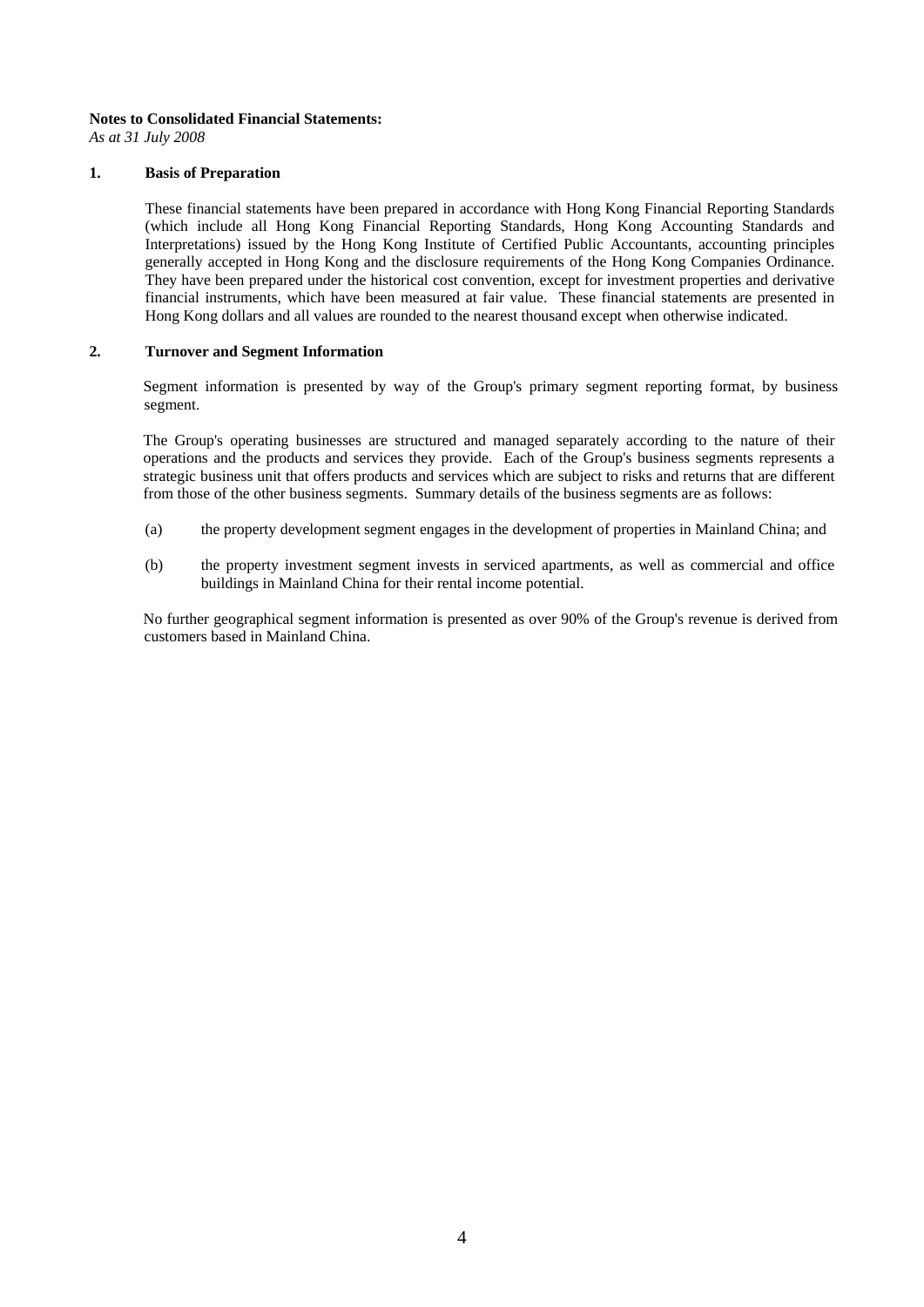### **2. Turnover and Segment Information (continued)**

#### **Business segments**

 The following tables present revenue, profit and certain asset, liability and expenditure information for the Group's business segments for the years ended 31 July 2008 and 2007:

| Group                                                                  | Property                |                  | Property                |                         |                          |                        |
|------------------------------------------------------------------------|-------------------------|------------------|-------------------------|-------------------------|--------------------------|------------------------|
|                                                                        |                         | development      |                         | investment              |                          | Consolidated           |
|                                                                        | 2008<br><b>HK\$'000</b> | 2007<br>HK\$'000 | 2008<br><b>HK\$'000</b> | 2007<br><b>HK\$'000</b> | 2008<br><b>HK\$'000</b>  | 2007<br>HK\$'000       |
| <b>Segment revenue</b><br>Sales to external customers<br>Other revenue | 613,841<br>886          | 571,347<br>3,868 | 254,160<br>58,902       | 221,073<br>50,621       | 868,001<br>59,788        | 792,420<br>54,489      |
|                                                                        |                         |                  |                         |                         |                          |                        |
| Total                                                                  | 614,727                 | 575,215          | 313,062                 | 271,694                 | 927,789                  | 846,909                |
| <b>Segment results</b>                                                 | 287,447                 | 243,999          | 570,630                 | 341,628                 | 858,077                  | 585,627                |
| Unallocated gains<br>Unallocated expenses, net                         |                         |                  |                         |                         | 55,206<br>(151,751)      | 54,070<br>53,945)      |
|                                                                        |                         |                  |                         |                         |                          |                        |
| Profit from operating activities<br>Finance costs                      |                         |                  |                         |                         | 761,532<br>$(151,911)$ ( | 585,752<br>107,542)    |
| Share of profits of associates<br>Write-back of provision for          | (193)                   |                  | 1,676                   | 81,706                  | 1,483                    | 81,706                 |
| amounts due from associates                                            |                         |                  | 14,132                  | 12,630                  | 14,132                   | 12,630                 |
| Profit before tax                                                      |                         |                  |                         |                         | 625,236                  | 572,546                |
| Tax                                                                    |                         |                  |                         |                         | 376,733)                 | 64,272)                |
| Profit for the year                                                    |                         |                  |                         |                         | 248,503                  | 508,274                |
| <b>Assets and liabilities</b>                                          |                         |                  |                         |                         |                          |                        |
| Segment assets<br>Interests in associates                              | 1,523,202<br>328,149    | 1,707,890        | 8,390,414               | 5,217,882<br>1,057,982  | 9,913,616<br>328,149     | 6,925,772<br>1,057,982 |
| Unallocated assets                                                     |                         |                  |                         |                         | 2,117,920                | 2,439,833              |
| Total assets                                                           |                         |                  |                         |                         | 12,359,685               | 10,423,587             |
| Segment liabilities                                                    | 174,082                 | 173,273          | 242,549                 | 159,254                 | 416,631                  | 332,527                |
| <b>Unallocated liabilities</b>                                         |                         |                  |                         |                         | 4,626,376                | 3,822,771              |
| <b>Total liabilities</b>                                               |                         |                  |                         |                         | 5,043,007                | 4,155,298              |
|                                                                        |                         |                  |                         |                         |                          |                        |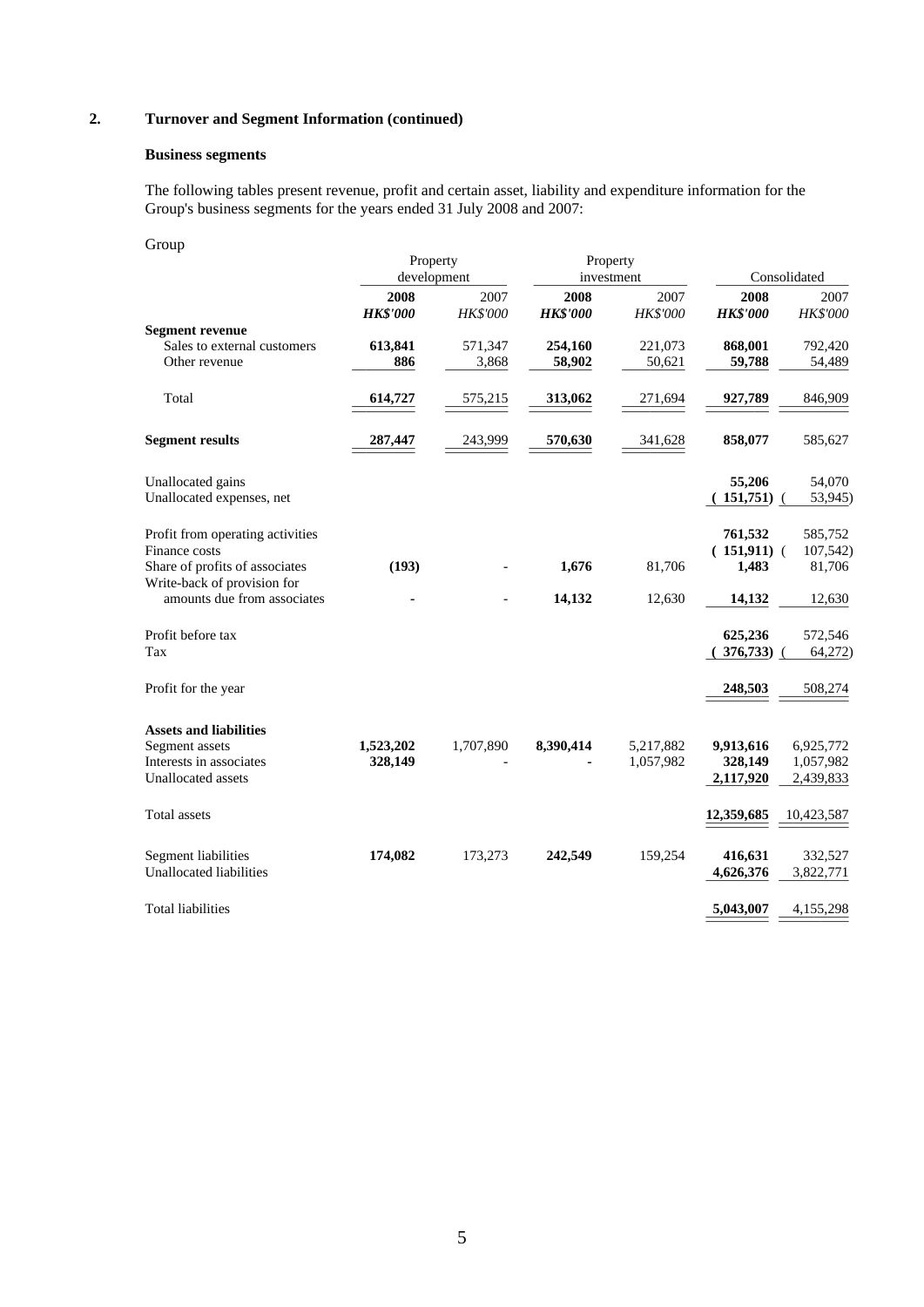### **2. Turnover and Segment Information (continued)**

### **Business segments (continued)**

|                                                               | Property<br>development |                         | Property<br>investment  |                         |                         | Consolidated     |
|---------------------------------------------------------------|-------------------------|-------------------------|-------------------------|-------------------------|-------------------------|------------------|
|                                                               | 2008<br><b>HK\$'000</b> | 2007<br><b>HK\$'000</b> | 2008<br><b>HK\$'000</b> | 2007<br><b>HK\$'000</b> | 2008<br><b>HK\$'000</b> | 2007<br>HK\$'000 |
| Other segment information                                     |                         |                         |                         |                         |                         |                  |
| Depreciation                                                  | 519                     | 822                     | 21,104                  | 20,223                  | 21,623                  | 21,045           |
| Corporate and other<br>unallocated amounts                    |                         |                         |                         |                         | 3,042                   | 2,908            |
|                                                               |                         |                         |                         |                         | 24,665                  | 23,953           |
| Capital expenditure                                           | 655                     | 486                     | 312,862                 | 113,125                 | 313,517                 | 113,611          |
| Corporate and other<br>unallocated amounts                    |                         |                         |                         |                         | 1,820                   | 6,711            |
|                                                               |                         |                         |                         |                         | 315,337                 | 120,322          |
| Fair value gain<br>on investment properties                   |                         |                         | 398,515                 | 193,837                 | 398,515                 | 193,837          |
| Impairment recognised in the<br>consolidated income statement | 99,561                  |                         | 11,934                  |                         | 111,495                 |                  |

# **3. Other Income and Gains**

The Group's other income and gains include the following:

|                                                    | 2008            | 2007     |
|----------------------------------------------------|-----------------|----------|
|                                                    | <b>HK\$'000</b> | HK\$'000 |
| Interest income from:                              |                 |          |
| Bank deposits                                      | 44,461          | 42,653   |
| An associate                                       | 350             | 674      |
| Gain on disposal of available-for-sale investments |                 | 802      |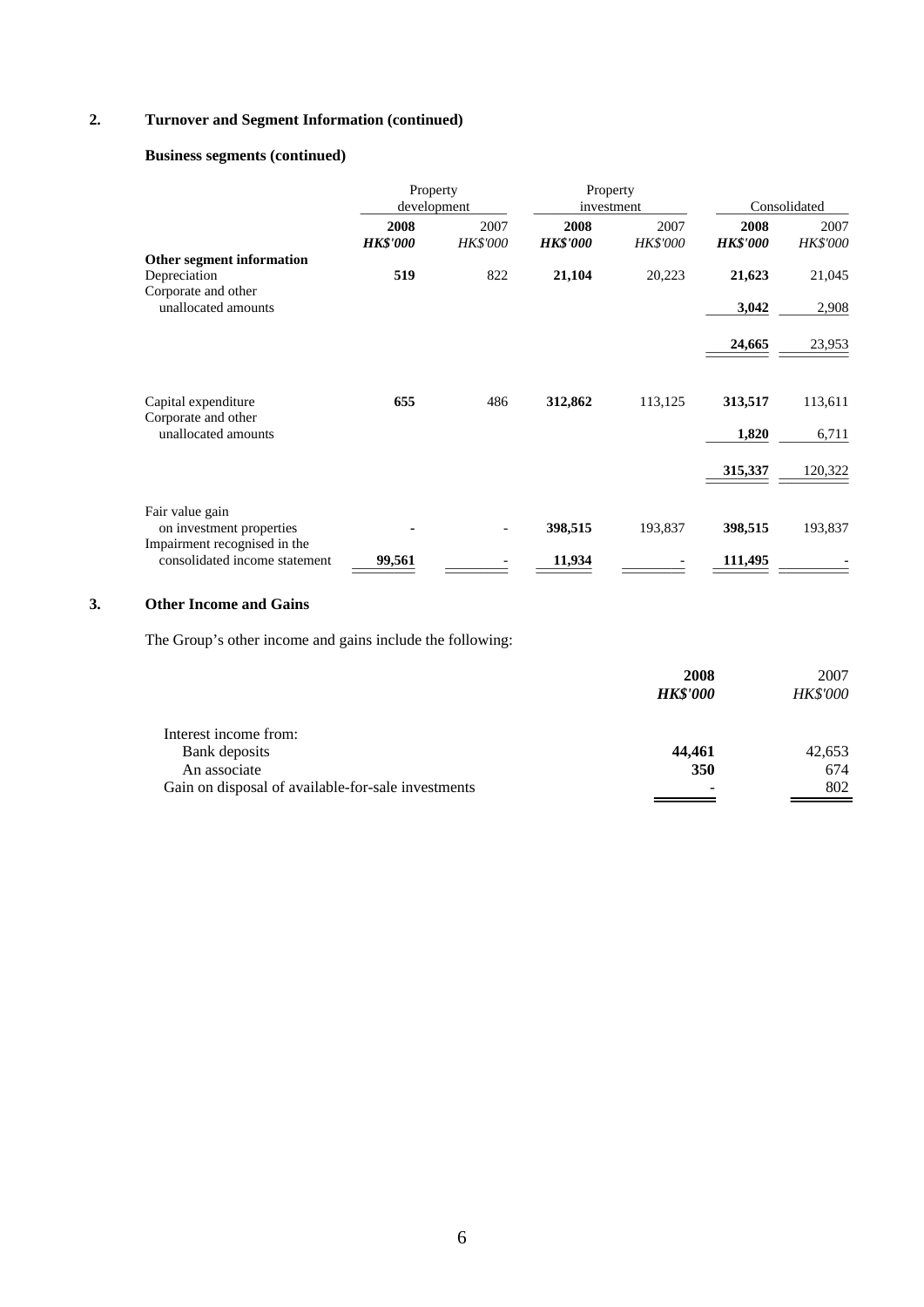#### **4. Profit from Operating Activities**

The Group's profit from operating activities is arrived at after charging/(crediting):

|                                                          |              | 2008            | 2007            |
|----------------------------------------------------------|--------------|-----------------|-----------------|
|                                                          | <b>Notes</b> | <b>HK\$'000</b> | <i>HK\$'000</i> |
| Cost of completed properties sold                        |              | 194,275         | 318,230         |
| Outgoings in respect of rental income                    |              | 50,889          | 48,881          |
| Total cost of sales                                      |              | 245,164         | 367,111         |
| Depreciation #                                           |              | 24,665          | 23,953          |
| Recognition of prepaid land lease payments               |              | 11,046          | 8,003           |
| Capitalised in properties under development              |              | 10,878)         | 7,847)          |
|                                                          |              | 168             | 156             |
| Foreign exchange differences, net *                      |              | 114,639         | 7,995           |
| Excess over the cost of a business combination *         | (i)          | 29,671          |                 |
| Net gain on disposal of interests in subsidiaries *      | (ii)         | 5,930)          |                 |
| Loss on disposal of a partial interest in a subsidiary * |              | 67              |                 |
| Impairment of properties under development *             |              | 99,561          |                 |
| Impairment of a long term deposit *                      |              | 11,934          |                 |

 # The depreciation charge of HK\$15,056,000 (2007: HK\$14,732,000) for serviced apartments is included in "Other operating expenses, net" on the face of the consolidated income statement.

These expenses/(incomes) are included in "Other operating expenses, net" on the face of the consolidated income statement. Foreign exchange differences included an exchange loss of HK\$160,102,000 (2007: HK\$31,079,000) arising from the cash flow hedges.

*Notes:* 

#### (i) **Excess over the cost of a business combination**

 On 29 October 2007, Nicetronic Investments Limited ("Nicetronic"), an indirect wholly-owned subsidiary of the Company, entered into a sale and purchase agreement with Pilkington Investments Limited ("Pilkington"), an independent third party, whereby Nicetronic agreed to purchase the remaining 50% of the issued share capital of and the entire shareholder's loan advanced to Hankey Development Limited ("Hankey") from Pilkington for a cash consideration of HK\$424,000,000 (the "Acquisition"). Hankey indirectly holds 96.6% and 99% interests in Zhabei Plaza I (Northgate Plaza I) and Zhabei Plaza II (Northgate Plaza II), respectively, located at Tian Mu Road West in the Zhabei District of Shanghai (collectively the "Hankey Group").

 Before the Acquisition, Nicetronic already held 50% of the issued share capital of Hankey. The Acquisition was completed on 16 January 2008 and Hankey became an indirect wholly-owned subsidiary of the Company. The excess over the cost of a business combination of HK\$29,671,000, representing the excess of the Group's interest in the fair value of the Hankey Group's net identifiable assets at the date of the Acquisition over the consideration paid in relation to the Acquisition, was recognised as income and included in "Other operating expenses, net" on the face of the consolidated income statement. A circular dated 14 November 2007 was issued to the shareholders in respect of the Acquisition.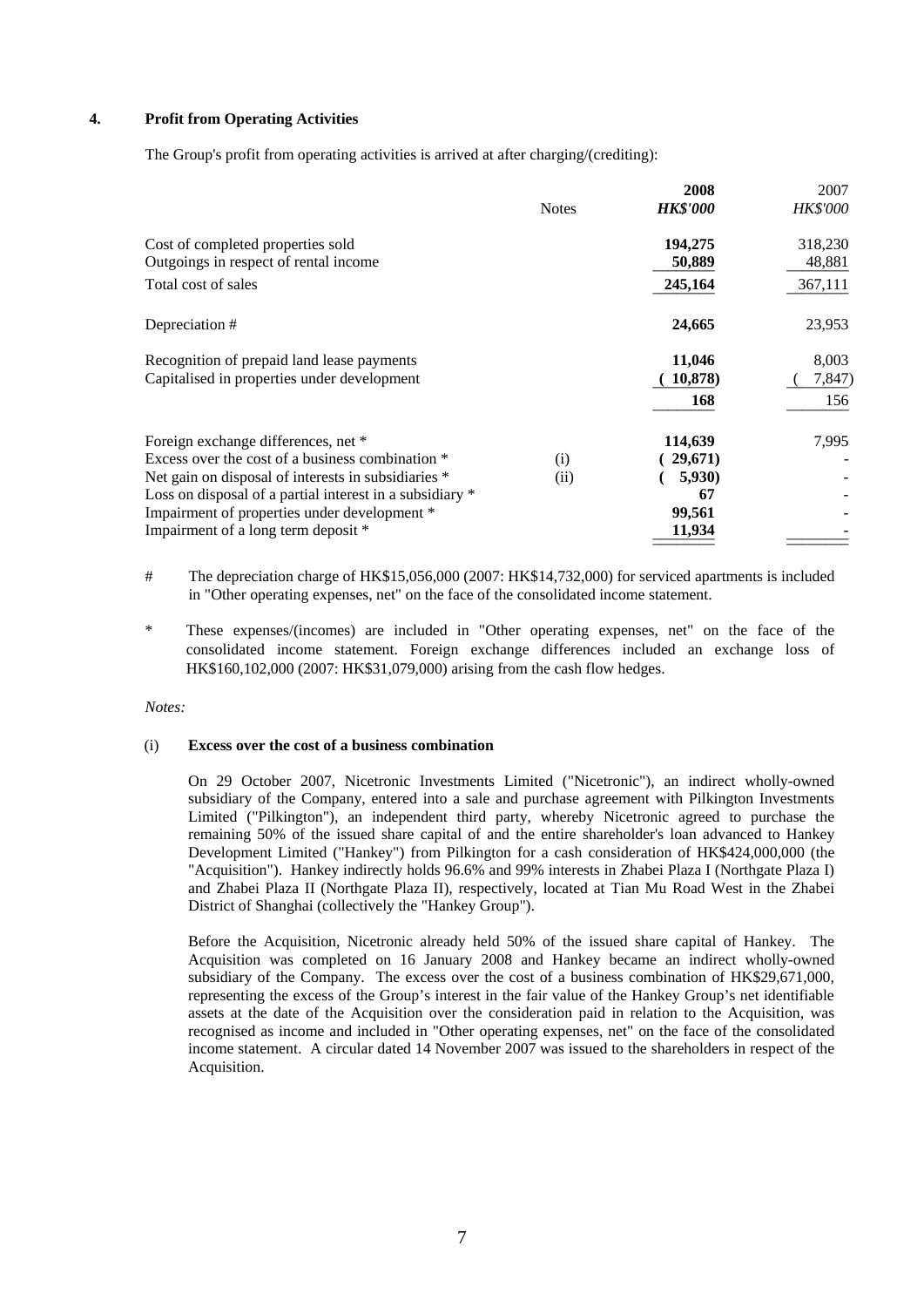#### **4. Profit from Operating Activities (continued)**

*Notes (continued):* 

#### (ii) **Net gain on disposal of interests in subsidiaries**

 (a) On 22 November 2007, Lai Fung Company Limited ("LFCL"), a wholly-owned subsidiary of the Company, and Right Rich Investments Limited ("Right Rich"), an independent third party, entered into a sale and purchase agreement (the "Agreement I").

 Pursuant to the Agreement I, LFCL agreed to sell to Right Rich the entire issued share capital of and to assign to Right Rich the entire shareholder's loan Perfect Mark Worldwide Limited ("Perfect Mark"), a then wholly-owned subsidiary of LFCL, owed to LFCL at a cash consideration of HK\$422,000,000 (the "Disposal I").

 Before the Disposal I, Perfect Mark and Right Rich held 25% and 75% of the issued share capital of Besto Investments Limited ("Besto"), respectively. Besto holds property interests in Tianhe Entertainment Plaza and Cultural Entertainment Plaza in Guangzhou. The Disposal I was completed on 18 January 2008. A loss on disposal of an interest in a subsidiary of HK\$14,268,000 was recognised and included in "Other operating expenses, net" on the face of the consolidated income statement. A circular dated 12 December 2007 was issued to the shareholders in respect of the Disposal I.

 (b) On 12 March 2008, Superview Group Limited ("Superview"), a wholly-owned subsidiary of the Company, and Pacific Alliance China Land Limited ("Pacific Alliance"), an independent third party, entered into two separate sale and purchase agreements (the "Agreements II").

Pursuant to the Agreements II, Superview agreed to sell to Pacific Alliance the entire issued share capital of Beagen Holdings Limited ("Beagen") and Gladtime Limited ("Gladtime"), the then wholly-owned subsidiaries of Superview, at a total cash consideration of USD2,800,000 (approximately HK\$21,828,000) (the "Disposal II").

Each of Beagen and Gladtime indirectly holds a 100% interest in a limited liability company registered in the People's Republic of China (the "PRC"). The Disposal II was completed on 20 March 2008. A gain on disposal of interests in subsidiaries of HK\$20,198,000 was recognised and included in "Other operating expenses, net" on the face of the consolidated income statement.

#### **5. Finance Costs**

| Group           |                 |
|-----------------|-----------------|
| 2008            | 2007            |
| <b>HK\$'000</b> | <b>HK\$'000</b> |
|                 |                 |
| 72,836          | 62,527          |
| 899             | 1,294           |
| 10,557          | 13,053          |
| 112,028         | 33,189          |
| 4,888           | 1,622           |
| 4,833           | 2,649           |
| 206,041         | 114,334         |
|                 |                 |
| (54,130)        | 6,792)          |
|                 | 107,542         |
|                 | 151,911         |

\* *Net of interest saving of HK\$30,322,000 (2007: HK\$12,705,000) arising from the cash flow hedges.*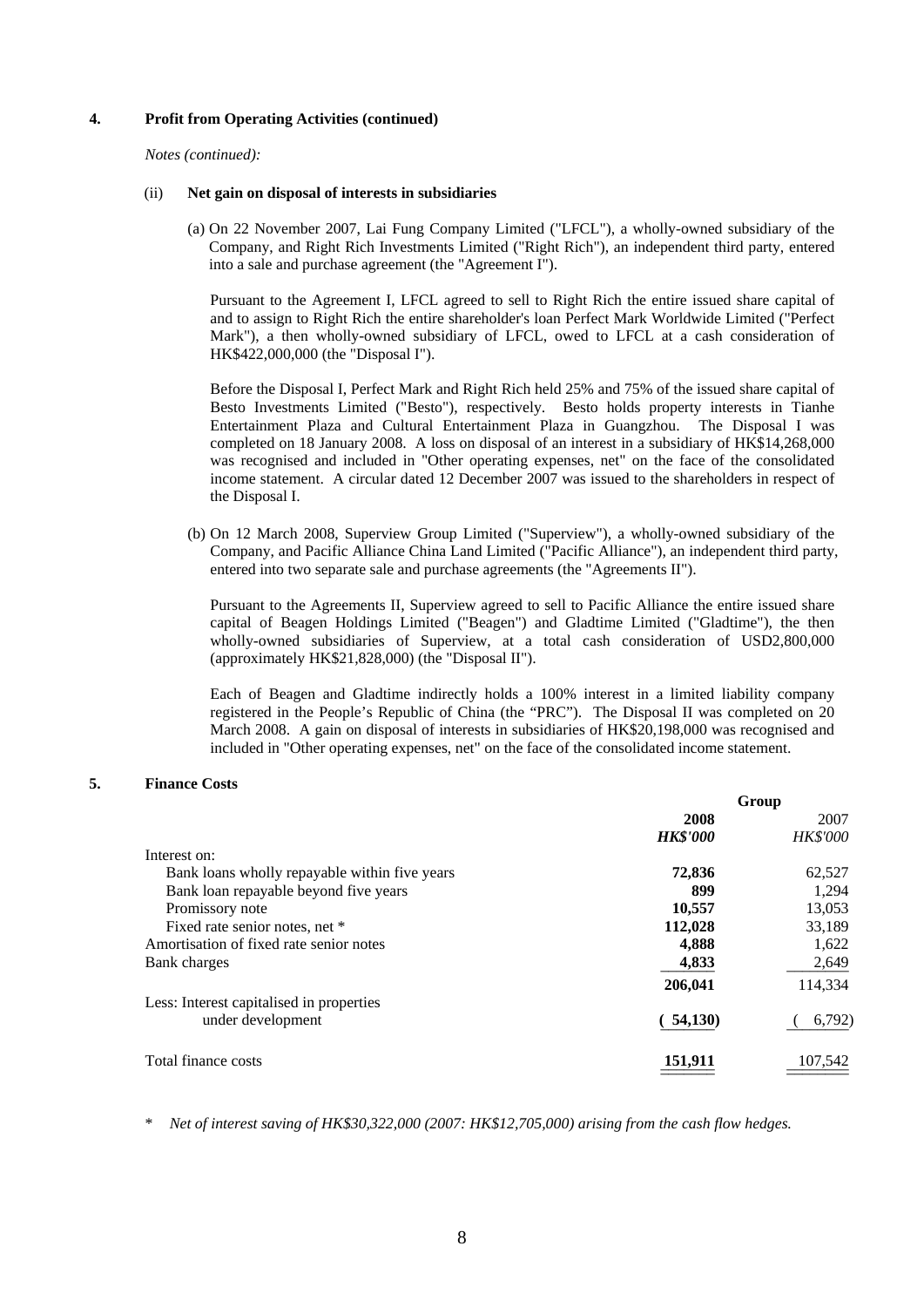#### **6. Tax**

 No provision for Hong Kong profits tax has been made as the Group had no estimated assessable profits arising in Hong Kong during the year (2007: Nil). Taxes on profits assessable elsewhere have been calculated at the tax rates prevailing in the jurisdictions in which the Group operates, based on existing legislation, interpretations and practices in respect thereof.

|                                            | Group           |                 |
|--------------------------------------------|-----------------|-----------------|
|                                            | 2008            | 2007            |
|                                            | <b>HK\$'000</b> | <b>HK\$'000</b> |
| Current - Mainland China                   |                 |                 |
| Corporate income tax - charge for the year | 85,509          | 79,125          |
| Land appreciation tax                      | 167,076         | 71,693          |
| Deferred                                   | 124,148         | (86, 546)       |
| Total tax charge for the year              | 376,733         | 64,272          |

 The 5th Session of the 10th National People's Congress approved the Corporate Income Tax Law of the PRC (the "New Corporate Income Tax Law") on 16 March 2007 and the State Council has announced the Detailed Implementation Regulations on 26 December 2007, which has been effective from 1 January 2008. According to the New Corporate Income Tax Law, the income tax rates for both domestic and foreign investment enterprises have been unified at 25% effective from 1 January 2008. The Group's subsidiaries located in Mainland China are subject to corporate income tax at a rate of 25% commencing on 1 January 2008.

Pursuant to the New Corporate Income Tax Law, withholding tax will be levied on dividends declared to foreign investors from the PRC effective from 1 January 2008. A lower withholding tax rate may be applied if there is a tax treaty arrangement between the PRC and the jurisdictions of the foreign investors. On 22 February 2008, Caishui 2008 No. 1 was promulgated by the tax authorities to specify that dividends declared and remitted out of the PRC from the retained earnings as at 31 December 2007 are exempted from the withholding tax. As at 31 July 2008, there was no material unrecognised deferred tax liability for withholding tax that would be payable on the unremitted earnings of the Group's Mainland China subsidiaries.

#### **7. Dividends**

| 2007<br>2008                       |                                                                      |
|------------------------------------|----------------------------------------------------------------------|
| <b>HK\$'000</b><br><b>HK\$'000</b> |                                                                      |
| 32,192<br>32,192                   | Proposed final $-0.4$ HK cent (2007: 0.4 HK cent) per ordinary share |
|                                    |                                                                      |

The proposed final dividend for the year is subject to the approval of the Company's shareholders at the forthcoming annual general meeting.

#### **8. Earnings Per Share Attributable to Equity Holders of the Company**

The calculation of basic earnings per share amounts is based on the profit for the year attributable to equity holders of the Company of HK\$206,005,000 (2007: HK\$470,351,000), and the weighted average number of 8,047,956,478 (2007: 8,047,956,478) ordinary shares in issue during the year.

All share options of the Company had an anti-dilutive effect on the basic earnings per share amount for both 2008 and 2007. Therefore, the diluted earnings per share amounts for both years had not been disclosed.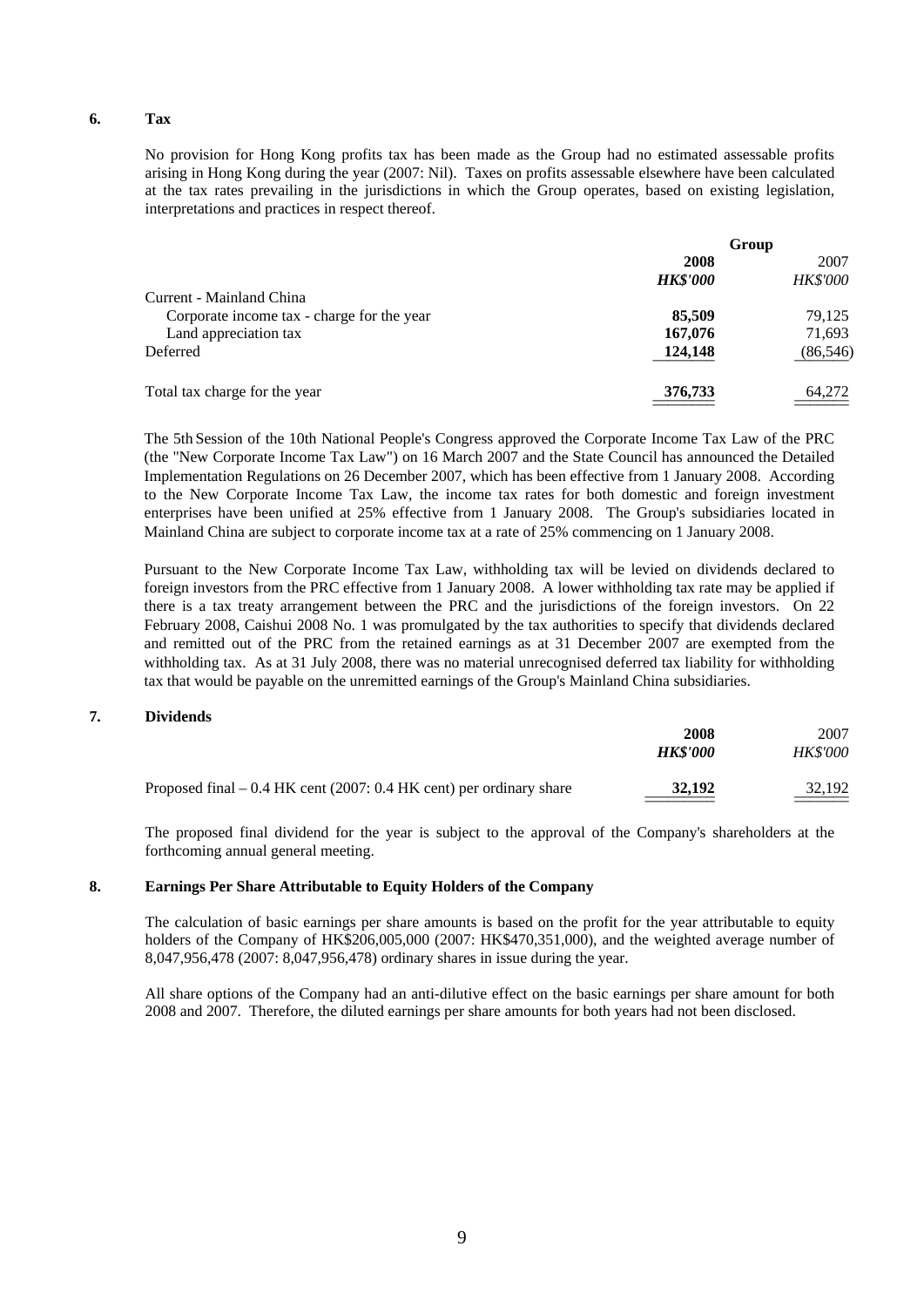#### **9. Debtors, Deposits and Prepayments**

 The Group maintains various credit policies for different business operations in accordance with business practices and market conditions in which the respective subsidiaries operate. Sales proceeds receivable from the sale of properties are settled in accordance with the terms of the respective contracts. Rent and related charges in respect of the leasing of properties are receivable from tenants, and are normally payable in advance with rental deposits received in accordance with the terms of the tenancy agreements. Serviced apartments charges are mainly settled by customers on cash basis except for those corporate clients who maintain credit accounts with the Group, the settlement of which is in accordance with the respective agreements. In view of the aforementioned and the fact that the Group's trade receivables relate to a large number of diversified customers, there is no significant concentration of credit risk. Trade receivables of the Group are interest-free.

 The carrying amounts of the Group's trade receivables, other receivables, deposits and prepayments approximate to their fair values at the balance sheet date. The Group does not hold any collateral or other credit enhancements over these balances.

 An ageing analysis of the trade receivables as at the balance sheet date, based on payment due date, is as follows:

| Group           |                 |
|-----------------|-----------------|
| 2008            | 2007            |
| <b>HK\$'000</b> | <b>HK\$'000</b> |
|                 |                 |
| 163,312         | 25,940          |
| 388             | 5,821           |
| 420             | 893             |
|                 | 246             |
|                 |                 |
| 164,120         | 32,900          |
|                 |                 |
| 57,636          | 99,419          |
|                 | 132,319         |
| (221,756)       | (106, 415)      |
|                 | 25,904          |
|                 | 221,756         |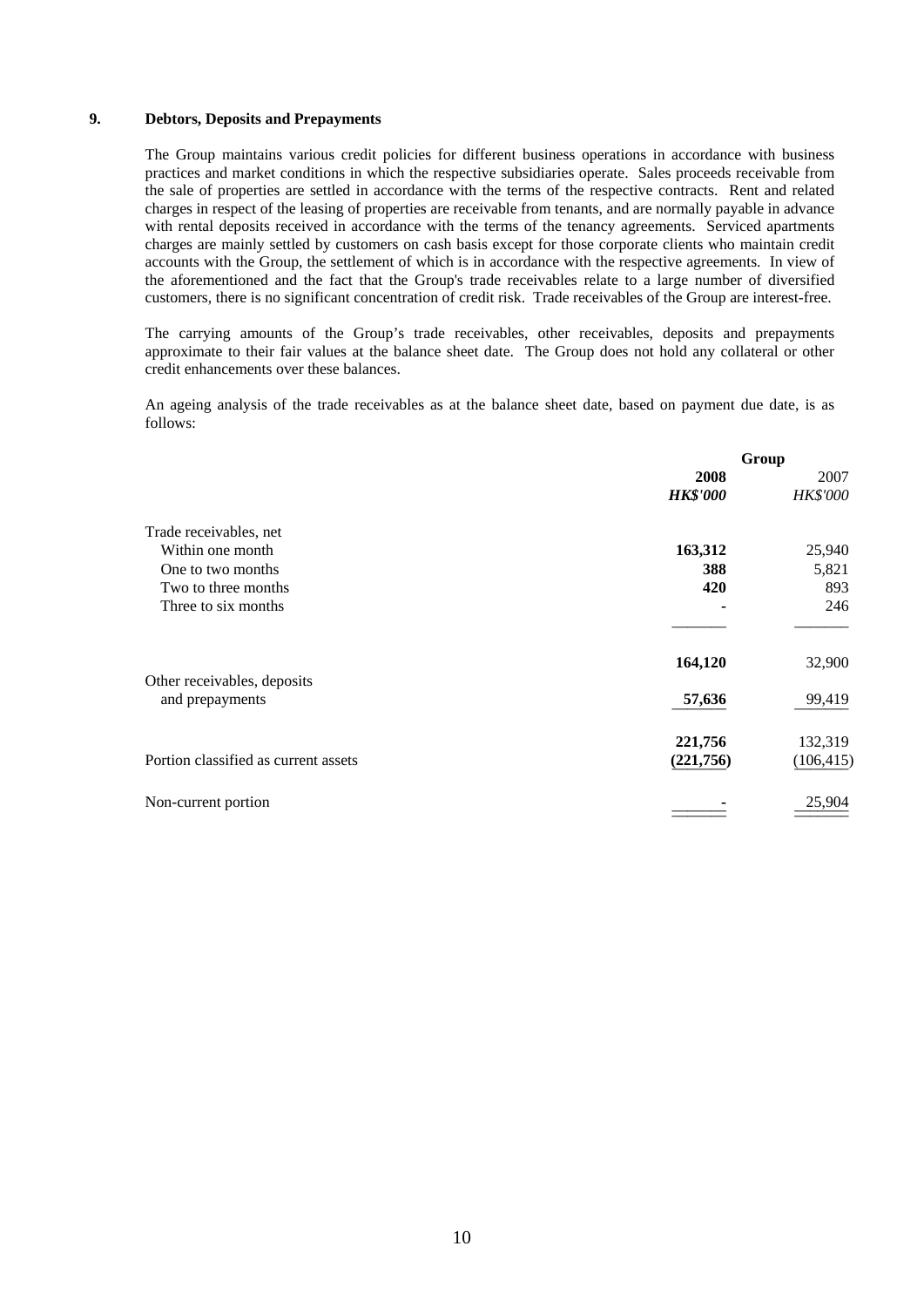#### **10. Creditors and Accruals**

An ageing analysis of the trade payables as at the balance sheet date, based on payment due date, is as follows:

|                                    | Group           |          |
|------------------------------------|-----------------|----------|
|                                    | 2008            | 2007     |
|                                    | <b>HK\$'000</b> | HK\$'000 |
| Trade payables                     |                 |          |
| Within one month                   | 25,400          | 12,966   |
| One to three months                | 655             | 934      |
| Over three months                  |                 | 5,328    |
|                                    | 26,055          | 19,228   |
| Accruals and other payables        | 514,067         | 436,252  |
| Financial liability - a put option |                 |          |
| Total                              | 540,122         | 455,480  |

 Trade payables of the Group are interest-free and are settled pursuant to the terms of the relevant agreements. The carrying amounts of trade payables and other payables approximate to their fair values at the balance sheet date.

#### **11. Post Balance Sheet Event**

Subsequent to the balance sheet date, on 28 October 2008, the Company terminated the cross currency swap agreements (the "CCS") and received approximately HK\$65,130,000 as proceeds from the termination (the "Termination"). Together with the reversal of fair value loss on the cash flow hedges arising from the CCS and the balance of related hedge reserve as at 31 July 2008, total gains of approximately HK\$256,311,000 are expected to be recognised in the consolidated income statement for the six months ending 31 January 2009. The accounting treatments of the Termination are subject to review and confirmation by the auditors of the Group.

 After the Termination, the Group does not have any derivative financial instruments or hedging instruments outstanding. Further details of the Termination are disclosed in the Company's announcement dated 28 October 2008.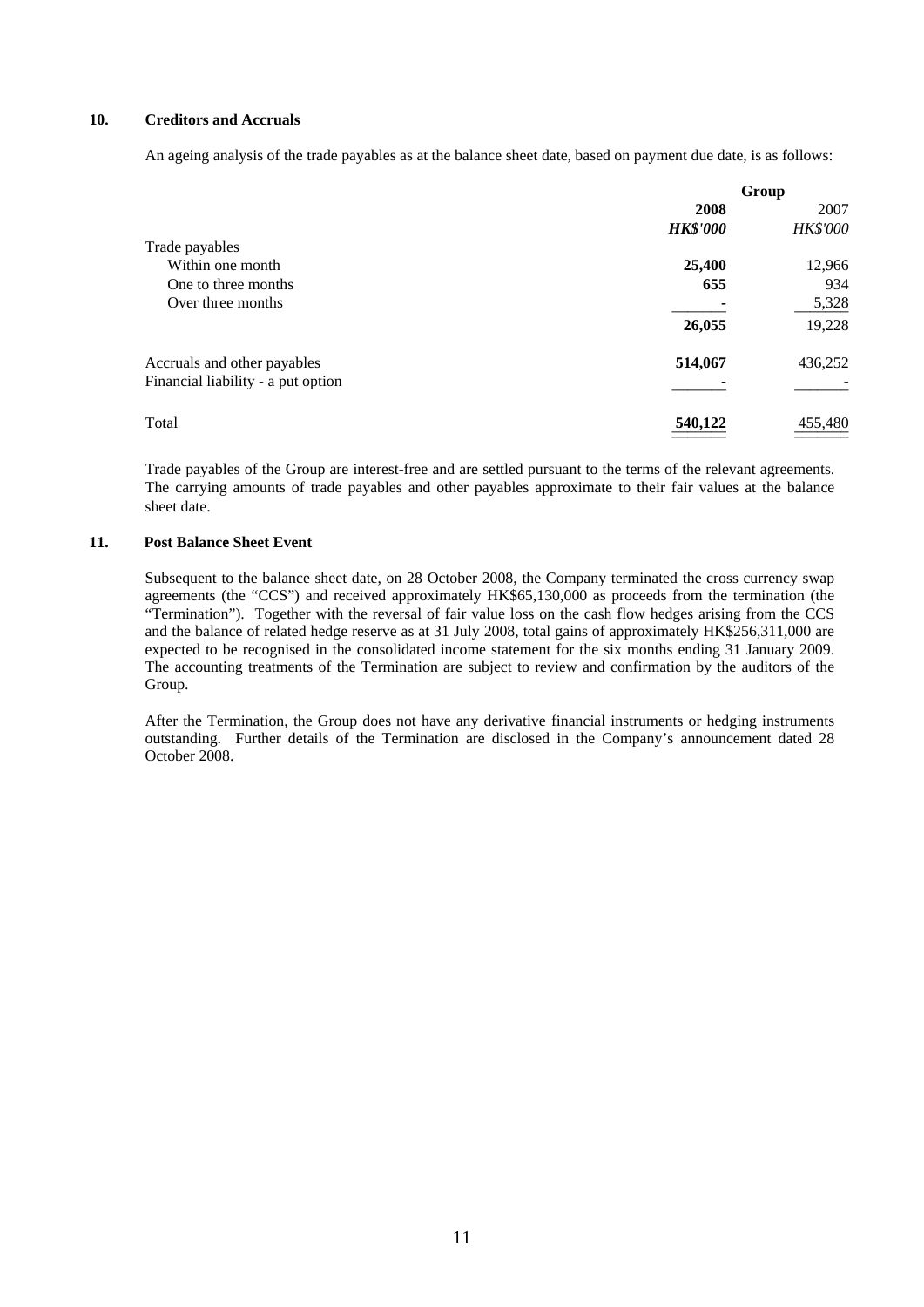# **FINAL DIVIDEND AND BOOK CLOSE DATES**

The Board of Directors has recommended a final dividend of 0.4 HK cent per share for the year ended 31 July 2008 (2007: 0.4 HK cent per share) payable to shareholders whose names appear on the Register of Members of the Company as at the close of business on 23 December 2008. Subject to the approval of the shareholders at the forthcoming Annual General Meeting of the Company, the dividend will be payable on 20 January 2009.

The Register of Members of the Company will be closed from 18 December 2008 to 23 December 2008, both days inclusive, during which period no transfer of shares will be registered. In order to qualify for the final dividend, all completed transfer forms accompanied by the relevant share certificates must be lodged with the Company's share registrar in Hong Kong, Tricor Tengis Limited at 26/F, Tesbury Centre, 28 Queen's Road East, Hong Kong for registration no later than 4:00 p.m. on 17 December 2008.

## **MANAGEMENT DISCUSSION AND ANALYSIS**

## **Results**

For the year ended 31 July 2008, the Group recorded a turnover of HK\$868,001,000 (2007: HK\$792,420,000) and a gross profit of HK\$622,837,000 (2007: HK\$425,309,000), representing an increase of approximately 10% and 46% respectively from previous year. Profit from operating activities was HK\$761,532,000 (2007: HK\$585,752,000) and profit attributable to equity holders of the Company was HK\$206,005,000 (2007: HK\$470,351,000), representing an increase of approximately 30% and a decrease of approximately 56% respectively from previous year.

The increase in profit from operating activities was mainly attributable to higher turnover, higher gross profit margin and higher revaluation gain on investment properties of the Group, despite an exchange loss of HK\$160,102,000 (2007: HK\$31,079,000) arising from the cross currency swap on the US\$200 million senior notes issued in April 2007, which has been included in other operating expenses, net. The decrease in profit attributable to equity holders of the Company was mainly due to higher finance costs which included full-year interest expenses on the US\$200 million senior notes and higher provision for corporate income tax and land appreciation tax as a result of sales of Regents Park Phase II. In addition, the deferred tax for the year ended 31 July 2008 also increased as a result of increase in value of the Group's investment properties while there were certain writeback of provisions on deferred tax as a result of adjustment in the corporate income tax rate in China for the year ended 31 July 2007.

Basic earnings per share were HK2.56 cents for the year ended 31 July 2008 compared to HK5.84 cents for the previous year.

Shareholders' equity as at 31 July 2008 amounted to HK\$6,909,222,000, up from HK\$5,955,983,000 as at 31 July 2007. Net asset value per share attributable to equity holders of the Company was HK\$0.86 as at 31 July 2008, as compared to HK\$0.74 as at 31 July 2007.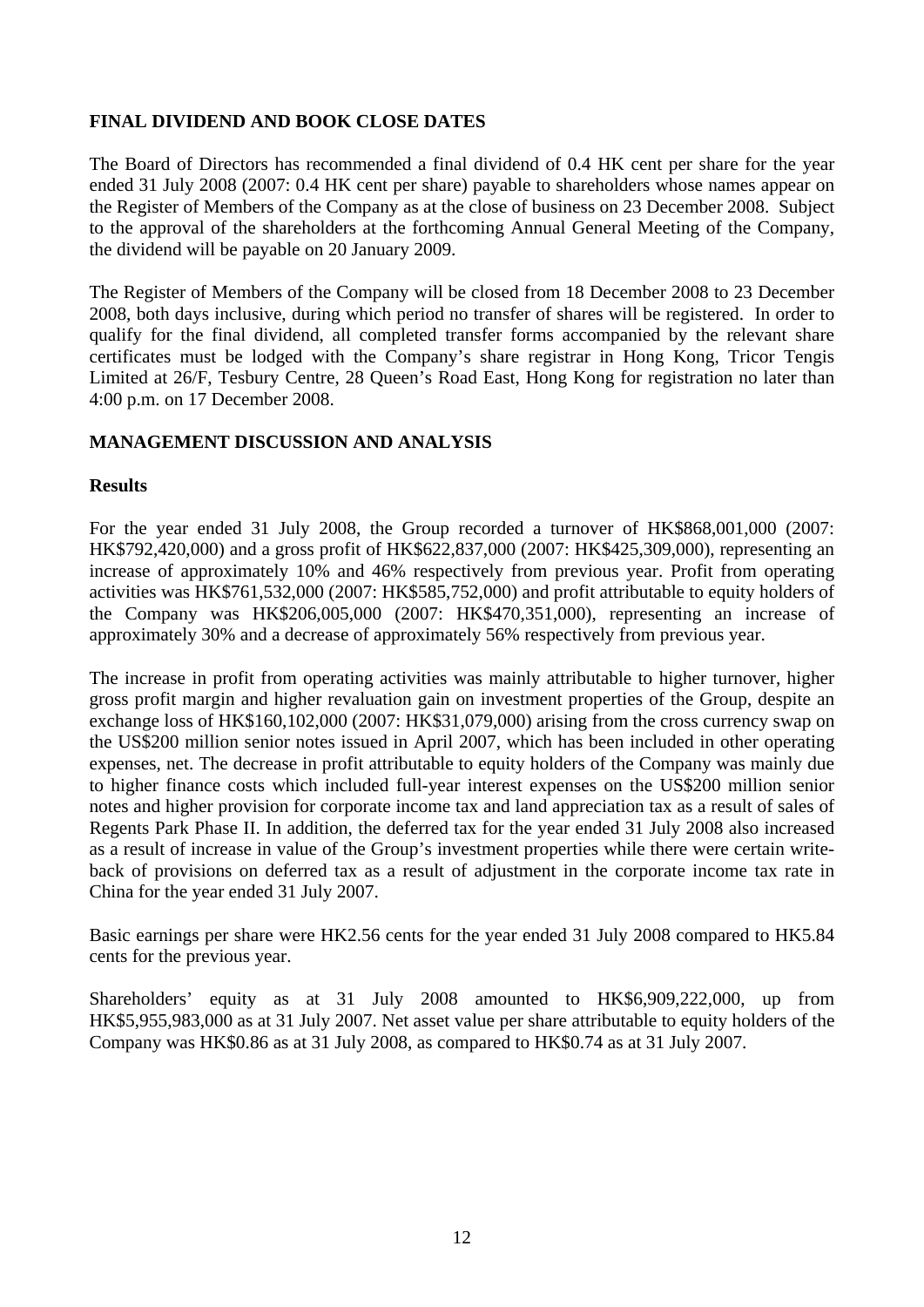## **Business Review**

## *Investment properties*

## *Property rental results*

During the year ended 31 July 2008, the Group recorded turnover of HK\$254,160,000 from rental income. Breakdown of turnover from rental income is as follows:

|                                            | Year ended 31 July |             |                |
|--------------------------------------------|--------------------|-------------|----------------|
|                                            | 2008               | 2007        | Change         |
|                                            | HK\$               | HK\$        | $\%$           |
| <b>Shanghai</b><br>Hong Kong Plaza         | 181,437,000        | 174,456,000 | $\overline{4}$ |
| <b>Regents Park</b><br>(commercial podium) | 6,028,000          |             |                |
| Northgate Plaza I                          | 9,797,000          |             | n/a            |
| Guangzhou<br>May Flower Plaza              | 56,898,000         | 46,617,000  | 22             |
| Total                                      | 254,160,000        | 221,073,000 | 15             |

## *Development properties*

## *Property sales results*

|                                            | Approximate<br>contracted sales<br>area<br>sq.m. | Approximate<br>average contracted<br>selling price<br>$HK\frac{6}{3}$ sq.m. | Approximate<br>contracted total<br>sales amount*<br>HK\$ |
|--------------------------------------------|--------------------------------------------------|-----------------------------------------------------------------------------|----------------------------------------------------------|
| <b>Shanghai</b><br>Regents Park, Phase II  | 17,900                                           | 35,500                                                                      | 602,699,000                                              |
| Guangzhou<br><b>Eastern Place</b><br>Total |                                                  |                                                                             | 11,142,000<br>613,841,000                                |

### *\* After business tax*

During the year ended 31 July 2008, the Group concluded total contracted sales area of approximately 17,900 sq.m. on Regents Park Phase II. Certain remaining residential units and car parks of Eastern Place were sold in this financial year.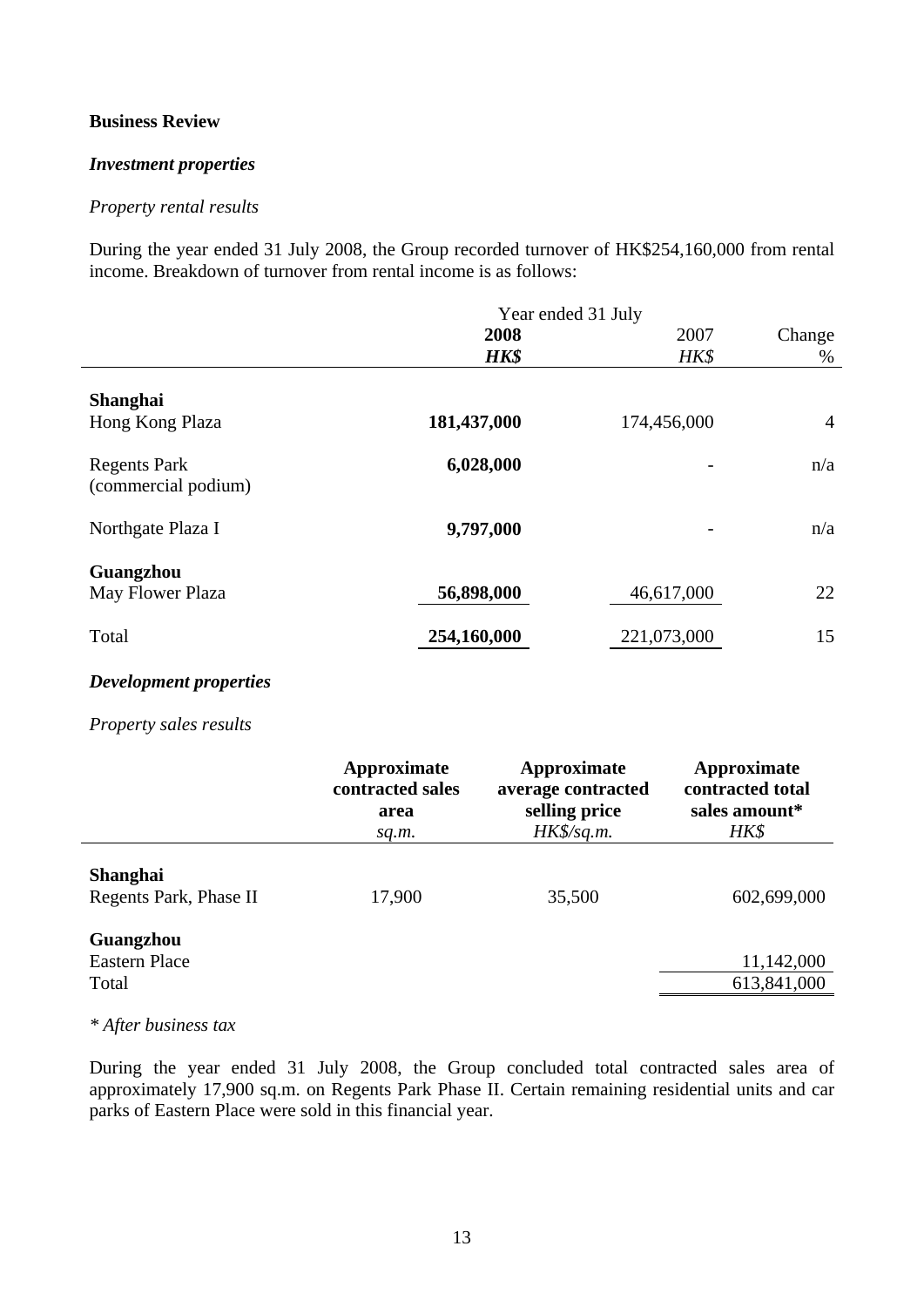# **Market Overview and Operating Environment**

The Group is principally engaged in property development for sale and property investment for rental purposes in the Mainland of China ("China"). The Group currently has property projects in Shanghai, Guangzhou and Zhongshan.

In 2008, the austerity measures implemented by the Central Government which were aimed at preventing the economy from overheating and ensuring a more stable and healthy real estate market had impacted the property prices in some regions. In addition, the snowstorm, the Sichuan earthquake and the significant adjustment in China's stock market also affected market sentiment and the volume of transactions in China's real estate market.

The fallout from U.S. subprime predictment and the credit crunch created a lot of uncertainties. The global economic outlook will continue to be unstable. While China's economic growth has shown signs of easing in the short term, its long term economic prospect remains positive and optimistic. China's property market is still at the early stage of development. Ongoing urbanization and demand for living improvement are expected to continue to hold firm. We believe that the efforts of the government to protect the real estate industry will ensure healthy development in the long term, although the global economic environment will be unstable, which may have some impact in China's economy and may affect the real estate industry in the short term.

## **Review of Major Property Projects**

## *Shanghai*

## *Shanghai Hong Kong Plaza*

Hong Kong Plaza is a twin-tower prime property located at Huaihaizhong Road, Luwan District, Shanghai comprising office, shopping arcades and serviced apartments. The property is directly above Huangpi Road South Metro Station and is within walking distance of Xintiandi. Rental income for the year ended 31 July 2008 amounted to HK\$181,437,000, up from HK\$174,456,000 in the previous year.

The planned renovation work on the shopping arcades under the serviced apartment tower has commenced in July this year. It is expected that the renovation will be completed in the second half of 2009. The renovation of the shopping arcades under the office tower will commence as soon as the existing tenants have moved out from the premises. The Group is currently negotiating with the existing tenants in this regard. The Group is also considering to renovate the whole serviced apartment tower to upgrade the quality of the rooms and the services. In addition, the common areas of the office tower and the lift lobbies for both office tower and serviced apartment tower will be renovated. It is estimated that full renovation works of Hong Kong Plaza will be completed in 2010. The rental income of Hong Kong Plaza is expected to be substantially improved from its current level upon completion of renovation. In the meantime, the rental income will be affected during the renovation period.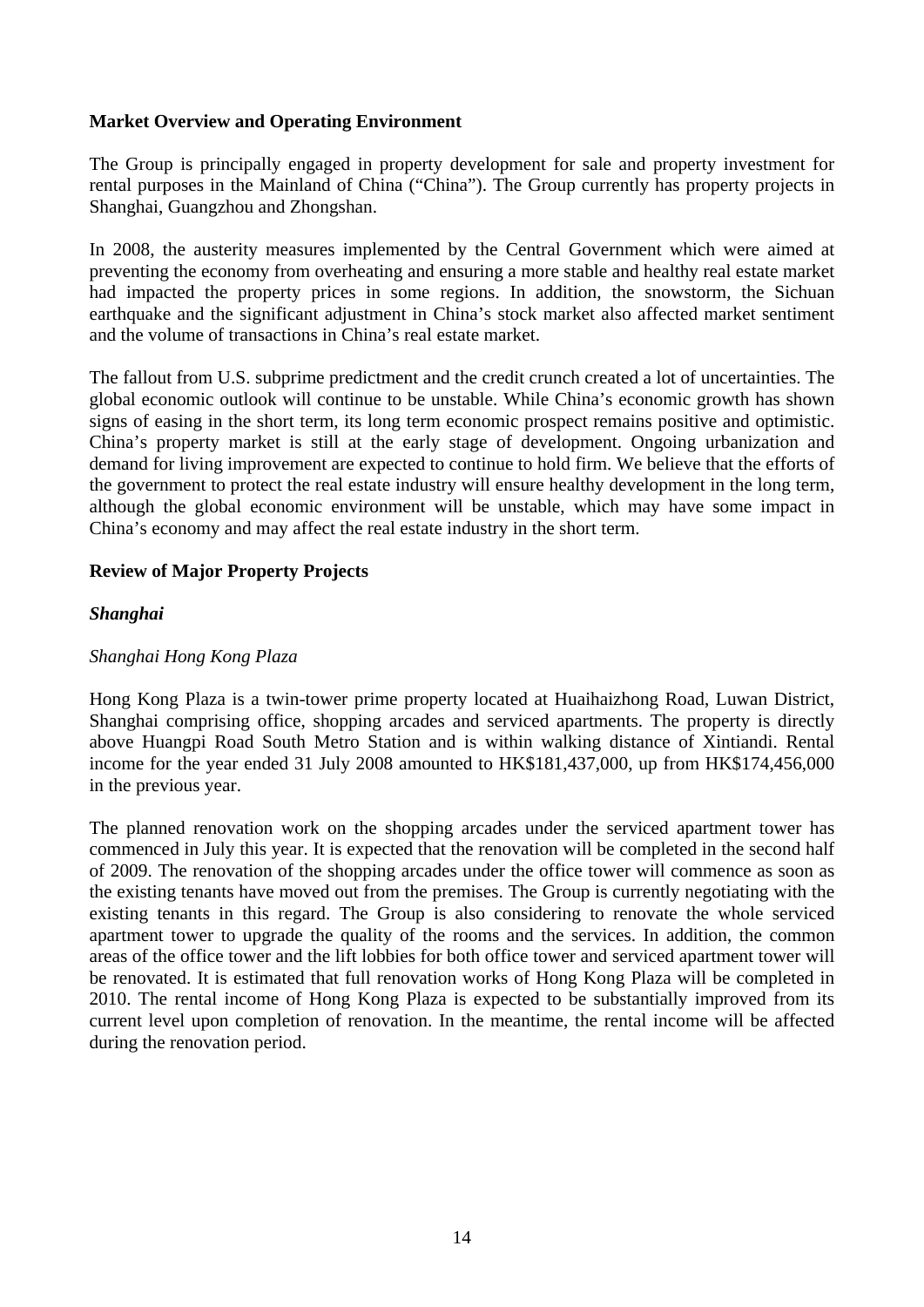## *Shanghai Regents Park*

Regents Park is a major residential project located in the Zhongshan Park Commercial Area at the prestigious Changning District, Shanghai with a total saleable gross floor area ("GFA") of approximately 154,000 sq.m. (GFA attributable to the Group of approximately 146,000 sq.m.).

Phase II of the project comprises 6 residential towers with 455 units (GFA attributable to the Group of approximately 59,000 sq.m.). Pre-sale of 3 residential towers in Phase II started in April 2008 and a total of 142 units were sold with a contracted value of approximately HK\$635 million. The Group will closely monitor the market conditions and adjust our marketing strategy.

## *Shanghai May Flower Plaza*

Shanghai May Flower Plaza is a mixed-use project located at the junction of Da Tong Road and Zhi Jiang Xi Road in Su Jia Xiang in the Zhabei District in Shanghai. This project is situated near the Zhongshan Road North Metro Station. The Group has an effective 95% interest in the project.

The project has a total GFA of approximately 114,500 sq.m. (GFA attributable to the Group of approximately 109,000 sq.m.), comprising residential and office apartments and commercial spaces. In addition, there will be approximately 33,000 sq.m. for carparks and ancillary facilities. Construction work has already been commenced in October 2007 and is scheduled to be completed in 2010.

## *Shanghai Northgate Plaza*

Northgate Plaza I is a block of office units with retail podium located on Tian Mu Road West in the Zhabei District of Shanghai near the Shanghai Railway Terminal. The Group has 96.6% interest in this property. The property has a total GFA of approximately 36,500 sq.m. including carparks.

The Group plans to develop Northgate Plaza II on the vacant site located adjacent to Phase I. The Group has 99.0% interest in Phase II.

The Phase II development will have a total GFA of approximately 28,800 sq.m. comprising serviced apartments with retail podium. In addition, there will be some areas for car parks. Construction work has been commenced earlier this year and is scheduled to be completed in 2011.

# *Guangzhou and Zhongshan*

## *Guangzhou May Flower Plaza*

Guangzhou May Flower Plaza is a prime property situated at Zhongshanwu Road, Yuexiu District directly above the Gongyuanqian Metro Station in Guangzhou, interchange station of Guangzhou Subway Lines No. 1 and 2. The Group has an effective 77.5% interest in this property.

This 13-storey complex has a total GFA of approximately 51,000 sq.m. (GFA attributable to the Group of approximately 39,000 sq.m.) comprising retail spaces, restaurants and fast food outlets, cinema and office units. The property is fully leased to various tenants that are well known corporations, consumer brands, cinemas and restaurants. Rental income from May Flower Plaza was HK\$56,898,000 for the year ended 31 July 2008, representing an increase of approximately 22% from previous year.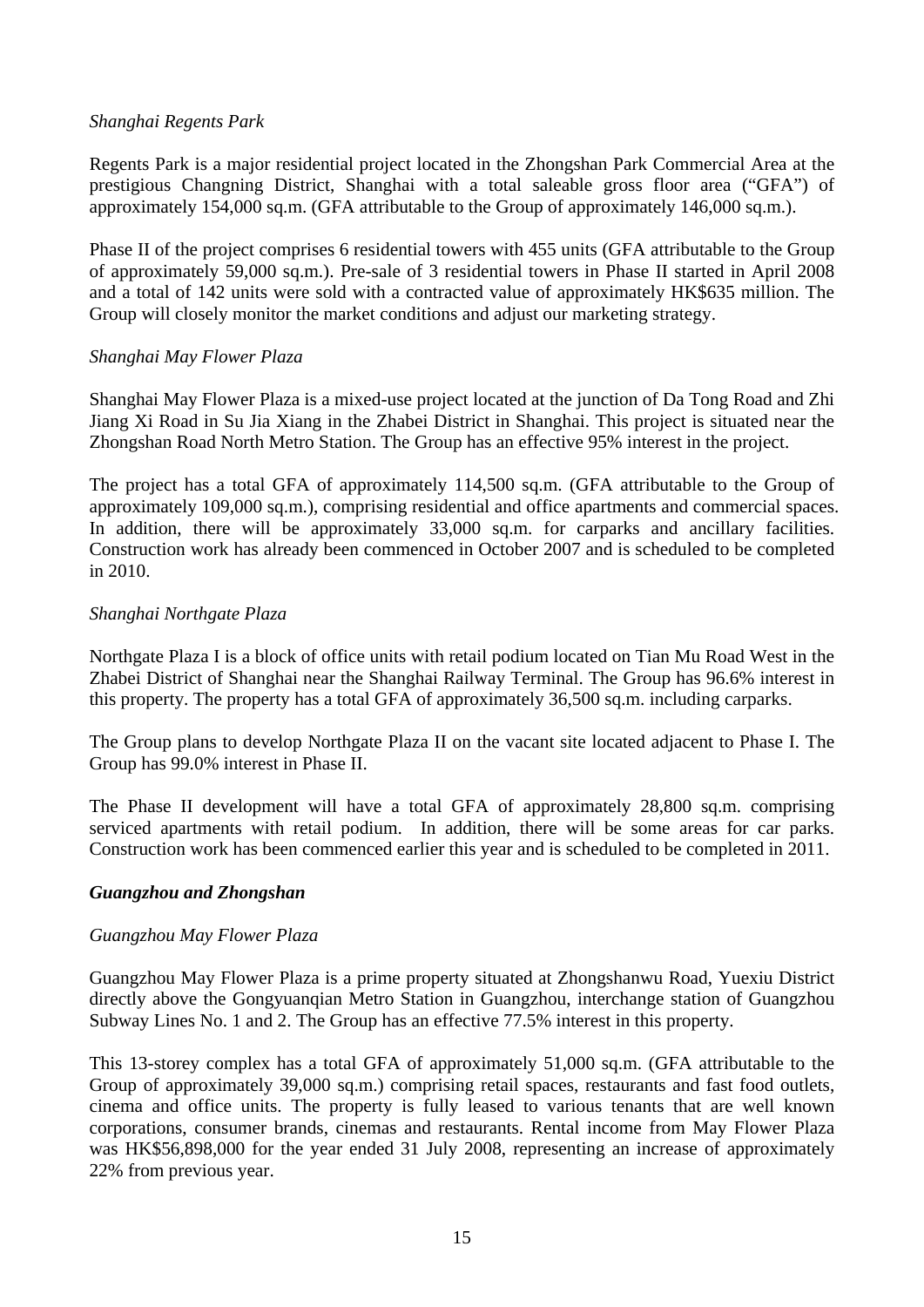## *Guangzhou Eastern Place*

Eastern Place is a multi-phase project located at Dongfeng East Road, Yuexiu District, Guangzhou.

The Phase V development will have a total GFA attributable to the Group of approximately 101,000 sq.m. comprising residential blocks, serviced apartments, offices and retail spaces. Construction work has been commenced and is scheduled to be completed in 2011.

## *Guangzhou West Point*

West Point is located at Zhongshan Qi Road and is within walking distance from the Ximenkou Subway Station. The project has a total GFA of approximately 64,000 sq.m., comprising 243 residential units, serviced apartments and commercial spaces. In addition, there will be approximately 10,000 sq.m. for carparks and ancillary facilities. Pre-sale of residential units has been started in July this year and a total of 60 units were sold with a contracted value of HK\$89 million as at 31 July 2008. Subsequent to 31 July 2008, additional 54 units have been sold.

## *Guangzhou Jinshazhou Project*

Jinshazhou project is a 50:50 joint venture with CapitaLand China Holdings Pte. Ltd. This proposed development in Hengsha, Baiyuan District, Guangzhou has a total GFA of approximately 369,000 sq.m. (GFA attributable to the Group of approximately 184,500 sq.m.), comprising lowrise and high-rise residential units with ancillary facilities including carparks and shopping amenities.

The project is currently in the planning stage. According to current development schedule, the project will be completed in phases from 2010 to 2012.

## *Guangzhou Haizhu Plaza*

Haizhu Plaza is located at Chang Di Main Road in Yuexiu District, Guangzhou along the Pearl River. The Group owns the entire interest in this project.

The proposed development has a GFA of approximately 103,000 sq.m., and is intended to be developed into a grade-A office tower, a serviced apartment tower, retail podium, carparks and ancillary facilities.

The project is currently in the process of resettlement of original occupants and the development is expected to be completed in 2012.

## *Guangzhou Donghua Dong Road Project*

The site is located at Donghua Dong Road in Yuexiu District. The permitted GFA is approximately 10,000 sq.m. The project is currently in the planning stage and is intended to be developed into a residential tower, carparks and ancillary facilities. The project is expected to be completed in 2011.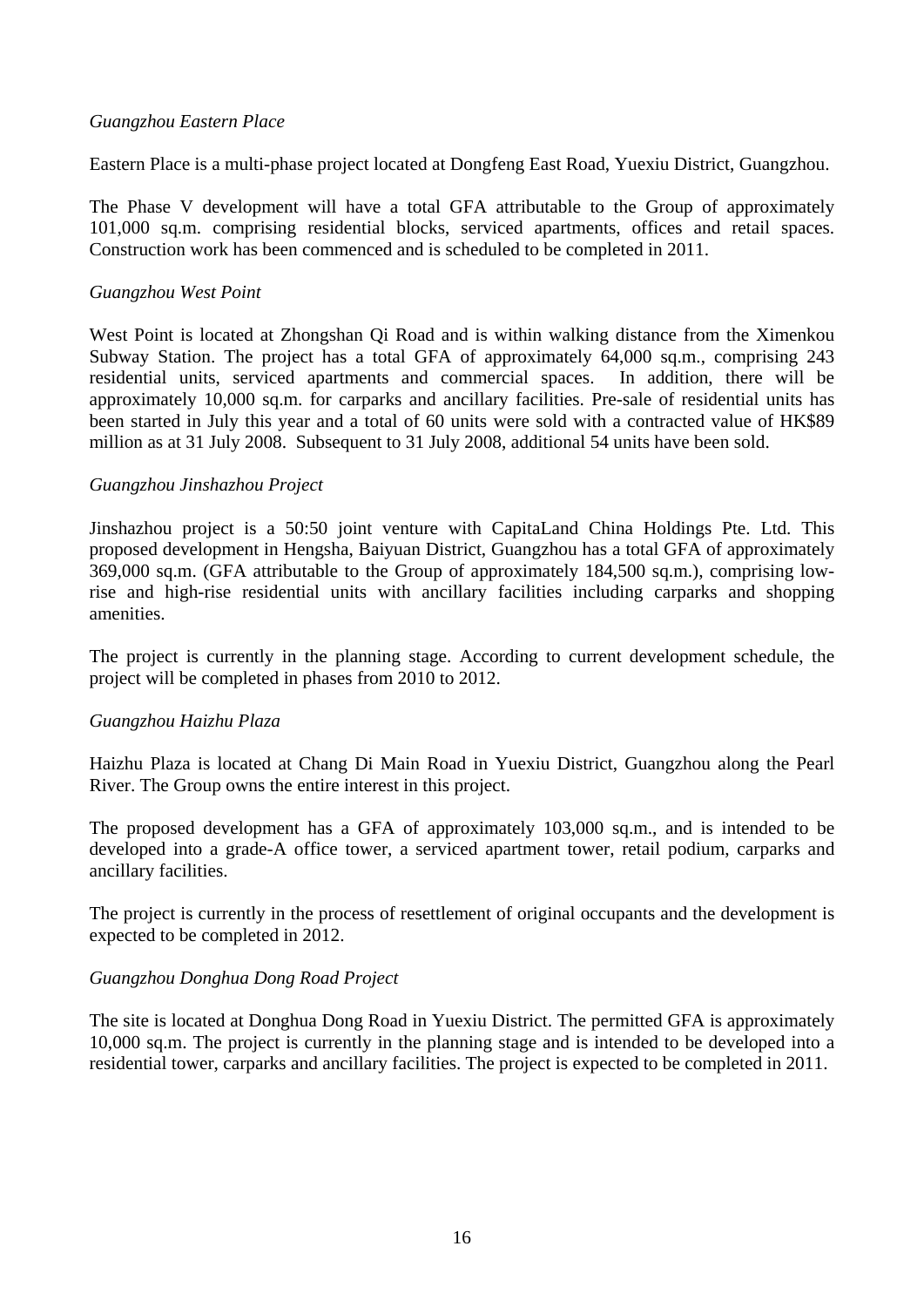## *Guangzhou Da Sha Tou Road / Yuan Jiang Dong Road Project*

The site is located at the junction of Da Sha Tou Road and Yuan Jiang Dong Road in Yuexiu District. The permitted GFA is approximately 8,000 sq.m. The project is currently in the planning stage and is intended to be developed into a serviced apartment tower, carparks and ancillary facilities. The project is expected to be completed in 2011.

## *Guangzhou Guan Lu Road Project*

The site is located at Guan Lu Road in Yuexiu District. The permitted GFA is approximately 14,000 sq.m. The project is currently in the planning stage and is intended to be developed into a residential tower, carparks and ancillary facilities. The project is expected to be completed in 2011.

## *Zhongshan Palm Springs*

The project is located in Caihong Planning Area, West District of Zhongshan and has a total GFA of approximately 500,000 sq.m. Phase I of the project will comprise 27 blocks of residential towers with a total GFA of approximately 138,000 sq.m. Construction work has been commenced in February this year and is expected to be completed in 2010. Other phases of the project are expected to be completed from 2011 to 2013.

## **Capital Structure, Liquidity and Debt Maturity Profile**

As at 31 July 2008, the Group had total borrowings in the amount of HK\$2,872 million (2007: HK\$2,746 million), representing an increase of HK\$126 million. The consolidated net assets attributable to the equity holders of the Company amounted to HK\$6,909 million (2007: HK\$5,956 million). The total debt to equity ratio was 42% (2007: 46%) and the total debt to total capitalisation (long-term debt + equity) ratio was  $31\%$  (2007: 35%).

Approximately 53% and 45% of the Group's borrowings were on a fixed rate basis and floating rate basis respectively, while the remaining 2% of the Group's borrowings were interest-free.

Apart from the senior notes, the Group's other borrowings of HK\$1,354 million were 41% denominated in Renminbi ("RMB"), 14% in Hong Kong dollars ("HKD") and 45% in United States dollars ("USD").

In order to match its USD exposure on the senior notes with its revenues, which are mainly denominated in RMB, the Group has hedged its USD exposure on the senior notes into RMB. Apart from this hedge, the Group does not hedge its other exposures in RMB and USD.

During the recent financial turmoil, USD has strengthened against RMB. However, we believe that this may be a short term phenomenon and RMB may continue to appreciate against USD when the financial market stabilises. In view of this, on 28 October 2008, the Company has taken the opportunity to terminate the cross currency swap agreements with financial institutions and received approximately HK\$65,130,000 as proceeds. Together with the reversal of fair value loss on the cash flow hedges arising from the cross currency swap agreements and the balance of related hedge reserve as at 31 July 2008, total gains of approximately HK\$256,311,000 are expected to be recognised in the consolidated income statement for the six months ending 31 January 2009. The above accounting treatments are subject to review and confirmation by the auditors of the Group. After the termination of the cross currency swap agreements, the Group does not have any derivative financial instruments or hedging instruments outstanding.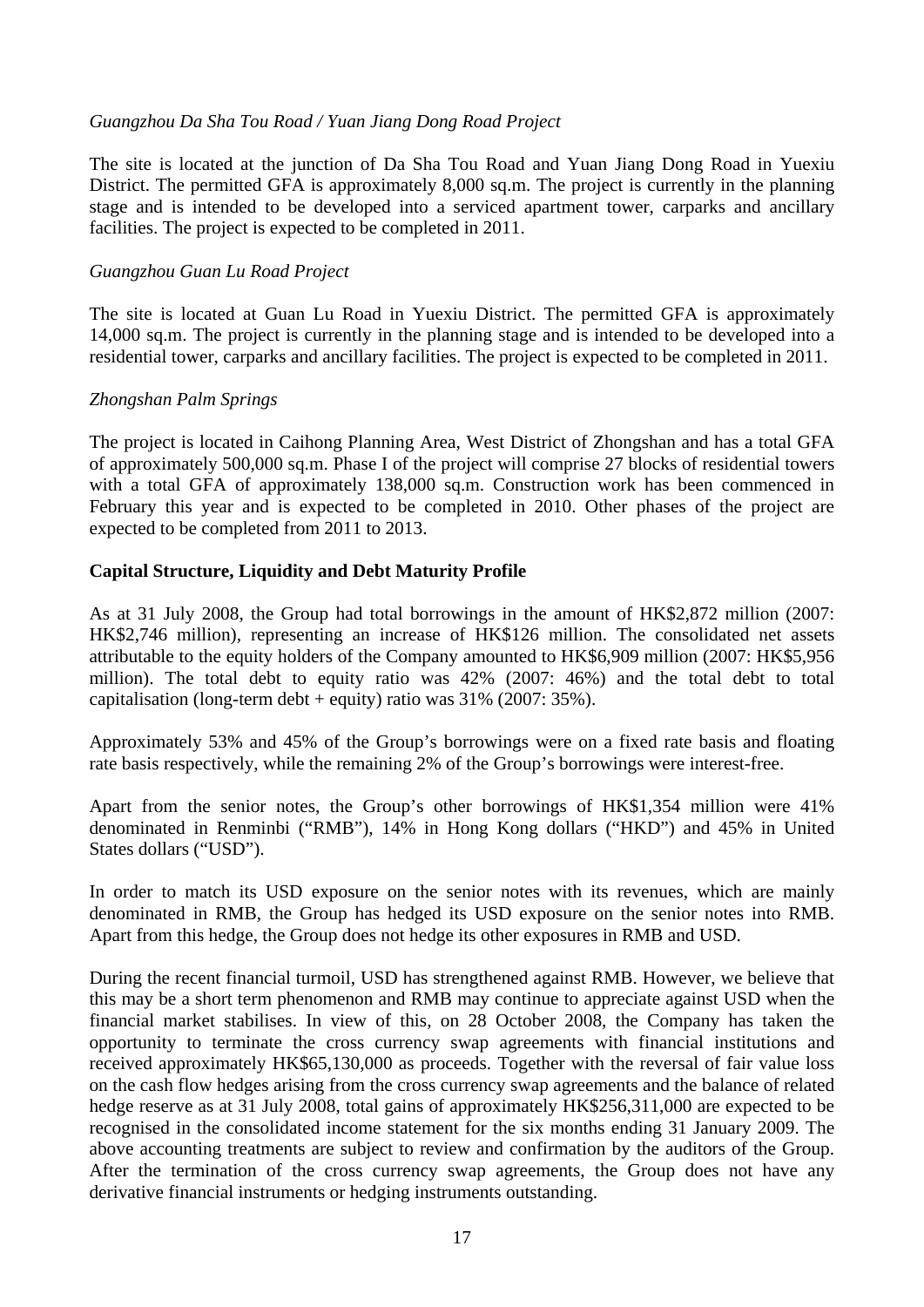As at 31 July 2008, the Group's bank borrowings were spread over a period of eight years, with approximately 45.0% repayable within one year, 54.4% repayable between two to five years and 0.6% repayable over five years. The term loans of the Group have amortisation throughout the tenure.

Certain assets of the Group have been pledged to secure financing, including investment properties with carrying value of approximately HK\$4,313 million, serviced apartments with carrying value of approximately HK\$554 million, properties under development with carrying value of approximately HK\$601 million, completed properties for sale with carrying value of approximately HK\$502 million, a property with carrying value of approximately HK\$44 million and bank balances of approximately HK\$213 million.

Taking into account cash held as at the balance sheet date, available banking facilities and the recurring cashflow from the Group's operating activities, the Group believes it has sufficient liquidity to finance its existing property development and investment projects.

# **Prospects**

In order to cope with the risks and uncertainties associated with the current economic environment, the Group will continue its prudent approach in acquisition strategy and in managing our business in China. In the next few months, we will focus on the sale of Regents Park Phase II in Shanghai and pre-sale of West Point in Guangzhou. We will closely monitor the market condition and adjust our marketing strategy accordingly.

The Group will also focus on the construction progress of our existing projects and the renovation work of Hong Kong Plaza. Initial discussions have already been commenced with potential tenants for Hong Kong Plaza. Marketing programme is expected to commence soon for the retail podium in West Point.

The Group is cautiously optimistic in China's real estate market in the medium to long term.

# **PURCHASE, SALE OR REDEMPTION OF LISTED SECURITIES**

During the year ended 31 July 2008, there was no purchase, sale or redemption by the Company, or any of its subsidiaries, of the Company's listed securities.

# **CORPORATE GOVERNANCE**

The Company has complied with all the code provisions set out in the Code on Corporate Governance Practices contained in Appendix 14 of the Rules Governing the Listing of Securities on The Stock Exchange of Hong Kong Limited throughout the accounting period covered by the Annual Report save for the following deviations from code provisions A.4.1 and E.1.2: